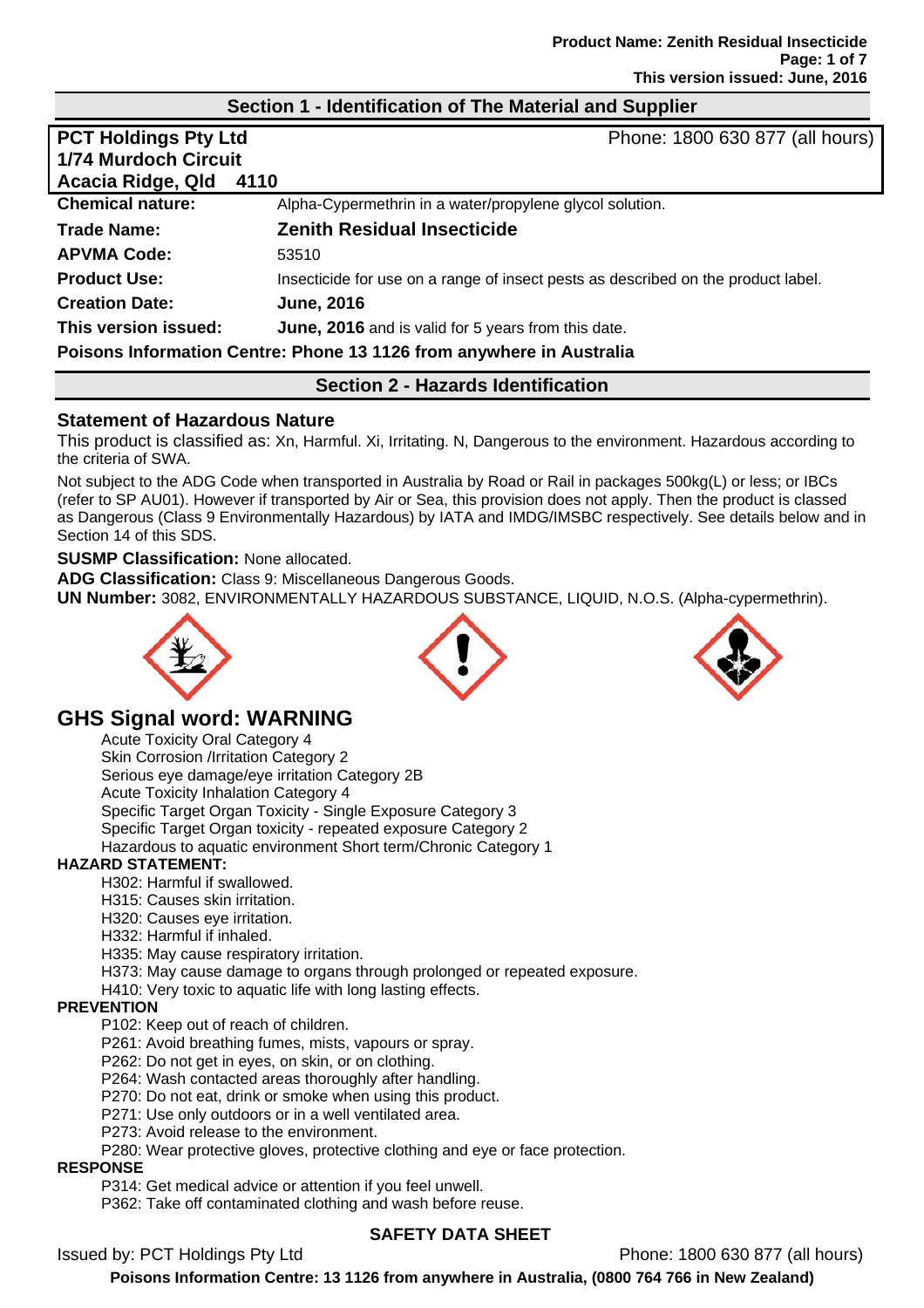P301+P312: IF SWALLOWED: Call a POISON CENTRE or doctor if you feel unwell.

P301+P330+P331: IF SWALLOWED: Rinse mouth. Do NOT induce vomiting.

P302+P352: IF ON SKIN: Wash with plenty of soap and water.

P304+P340: IF INHALED: Remove victim to fresh air and keep at rest in a position comfortable for breathing. P305+P351+P338: IF IN EYES: Rinse cautiously with water for several minutes. Remove contact lenses, if present and easy to do. Continue rinsing.

P332+P313: If skin irritation occurs: Get medical advice.

P337+P313: If eye irritation persists: Get medical advice.

P391: Collect spillage.

P370+P378: Not combustible. Use extinguishing media suited to burning materials. Alcohol resistant foam is the preferred firefighting medium but, if it is not available, normal foam can be used.

#### **STORAGE**

P405: Store locked up.

P410: Protect from sunlight.

P402+P404: Store in a dry place. Store in a closed container.

P403+P235: Store in a well-ventilated place. Keep cool.

#### **DISPOSAL**

P501: Dispose of contents and containers as specified on the registered label.

#### **Emergency Overview**

**Physical Description & Colour: White liquid suspension concentrate.** 

**Odour: Practically no odour.** 

**Major Health Hazards:** The onset of symptoms varies depending upon such factors as the route of absorption and quantity involved. In patients with occupational poisoning, skin symptoms usually develop within 4-6 hours after exposure, with systemic symptoms occurring as late as 48 hours after exposure. Paraesthesia of the facial skin can develop approximately 30 minutes after exposure and does not usually last beyond 24 hours when exposure is terminated. Following ingestion, the initial symptoms involve the gastrointestinal tract, developing 10-60 minutes after exposure. Patients suffering from acute oral poisoning usually develop prominent digestive symptoms such as epigastric pain, nausea and vomiting. Severely poisoned patients may have frequent convulsive attacks, coma, or pulmonary oedema. The prognosis is good if treated, with usually full recovery even in severely poisoned patients. (The hospitalisation period is usually longer than 4 weeks). Death may occur from respiratory paralysis. This product is harmful by inhalation and if swallowed, irritating to eyes and skin.

| <b>Section 3 - Composition/Information on Ingredients</b> |               |            |                                |         |
|-----------------------------------------------------------|---------------|------------|--------------------------------|---------|
| Ingredients                                               | <b>CAS No</b> | Conc, %    | TWA $(mg/m^3)$ STEL $(mg/m^3)$ |         |
| Alpha-cypermethrin                                        | 67375-30-8    | 50g/L      | not set                        | not set |
| Propylene glycol                                          | $57 - 55 - 6$ | $<$ 100g/L | 10                             | not set |
| Water                                                     | 7732-18-5     | to         | not set                        | not set |

This is a commercial product whose exact ratio of components may vary slightly. Minor quantities of other non hazardous ingredients are also possible.

The SWA TWA exposure value is the average airborne concentration of a particular substance when calculated over a normal 8 hour working day for a 5 day working week. The STEL (Short Term Exposure Limit) is an exposure value that may be equalled (but should not be exceeded) for no longer than 15 minutes and should not be repeated more than 4 times per day. There should be at least 60 minutes between successive exposures at the STEL. The term "peak "is used when the TWA limit, because of the rapid action of the substance, should never be exceeded, even briefly.

## **Section 4 - First Aid Measures**

## **General Information:**

You should call The Poisons Information Centre if you feel that you may have been poisoned, burned or irritated by this product. The number is 13 1126 from anywhere in Australia (0800 764 766 in New Zealand) and is available at all times. Have this SDS with you when you call.

**Inhalation:** If symptoms of poisoning become evident, contact a Poisons Information Centre, or call a doctor at once. Remove source of contamination or move victim to fresh air. If breathing is difficult, oxygen may be beneficial if administered by trained personnel, preferably on a doctor's advice. DO NOT allow victim to move about unnecessarily. Symptoms of pulmonary oedema can be delayed up to 48 hours after exposure.

**Skin Contact:** Wash gently and thoroughly with warm water (use non-abrasive soap if necessary) for 10-20 minutes or until product is removed. Under running water, remove contaminated clothing, shoes and leather goods (e.g. watchbands and belts) and completely decontaminate them before reuse or discard. If irritation persists, repeat flushing and seek medical attention.

**Eye Contact:** Immediately flush the contaminated eye(s) with lukewarm, gently flowing water for 15 minutes or until the product is removed, while holding the eyelid(s) open. Take care not to rinse contaminated water into the

#### **SAFETY DATA SHEET**

Issued by: PCT Holdings Pty Ltd Phone: 1800 630 877 (all hours)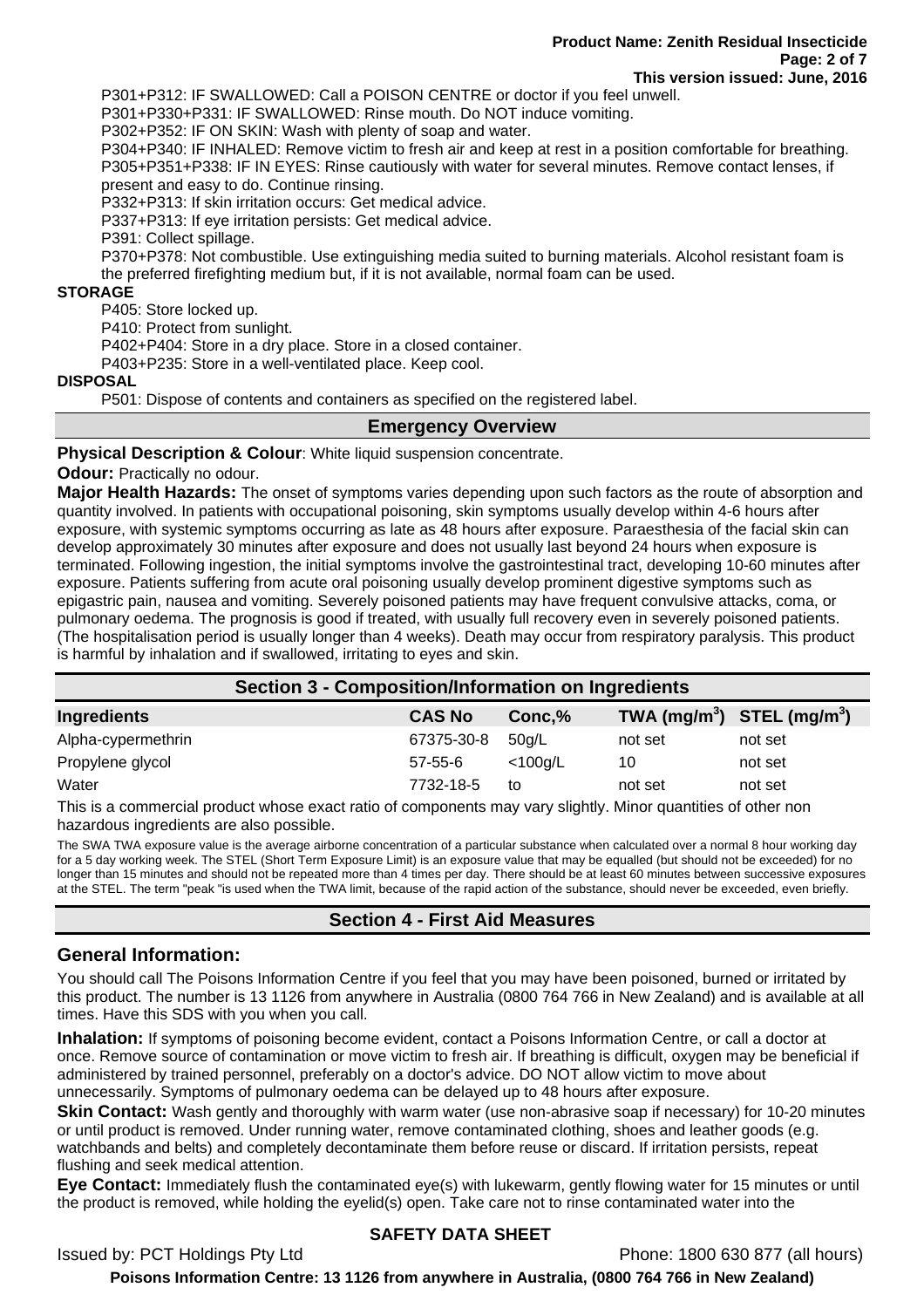unaffected eye or onto the face. Obtain medical attention immediately. Take special care if exposed person is wearing contact lenses.

**Ingestion:** If swallowed, do NOT induce vomiting. Wash mouth with water and contact a Poisons Information Centre, or call a doctor.

## **Section 5 - Fire Fighting Measures**

**Fire and Explosion Hazards**: The major hazard in fires is usually inhalation of heated and toxic or oxygen deficient (or both), fire gases. There is little risk of an explosion from this product if commercial quantities are involved in a fire.

Only small quantities of decomposition products are expected from this product at temperatures normally achieved in a fire. This will only occur after heating to dryness.

Fire decomposition products from this product are not expected to be hazardous or harmful.

**Extinguishing Media:** Not combustible. Use extinguishing media suited to burning materials. Alcohol resistant foam is the preferred firefighting medium but, if it is not available, normal foam can be used. Try to contain spills, minimise spillage entering drains or water courses.

**Fire Fighting:** If a significant quantity of this product is involved in a fire, call the fire brigade. There is little danger of a violent reaction or explosion if significant quantities of this product are involved in a fire. Recommended personal protective equipment is full fire kit and breathing apparatus.

| Does not burn.                  |
|---------------------------------|
| Does not burn.                  |
| Does not burn.                  |
| Not applicable - does not burn. |
| Does not burn.                  |
|                                 |

# **Section 6 - Accidental Release Measures**

**Accidental release:** In the event of a major spill, prevent spillage from entering drains or water courses. Wear full protective clothing including eye/face protection. All skin areas should be covered. See below under Personal Protection regarding Australian Standards relating to personal protective equipment. Suitable materials for protective clothing include PVC, butyl rubber. Eye/face protective equipment should comprise as a minimum, protective goggles. If there is a significant chance that vapours or mists are likely to build up in the cleanup area, we recommend that you use a respirator. Usually, no respirator is necessary when using this product. However, if you have any doubts consult the Australian Standard mentioned below (section 8). Otherwise, not normally necessary.

Stop leak if safe to do so, and contain spill. Absorb onto sand, vermiculite or other suitable absorbent material. If spill is too large or if absorbent material is not available, try to create a dike to stop material spreading or going into drains or waterways. Because of the environmentally hazardous nature of this product, special care should be taken to restrict release to waterways or drains. Sweep up and shovel or collect recoverable product into labelled containers for recycling or salvage, and dispose of promptly. Recycle containers wherever possible after careful cleaning. Refer to product label for specific instructions. After spills, wash area preventing runoff from entering drains. If a significant quantity of material enters drains, advise emergency services. Full details regarding disposal of used containers, spillage and unused material may be found on the label. If there is any conflict between this SDS and the label, instructions on the label prevail. Ensure legality of disposal by consulting regulations prior to disposal. Thoroughly launder protective clothing before storage or re-use. Advise laundry of nature of contamination when sending contaminated clothing to laundry.

# **Section 7 - Handling and Storage**

**Handling:** Keep exposure to this product to a minimum, and minimise the quantities kept in work areas. Check Section 8 of this SDS for details of personal protective measures, and make sure that those measures are followed. The measures detailed below under "Storage" should be followed during handling in order to minimise risks to persons using the product in the workplace. Also, avoid contact or contamination of product with incompatible materials listed in Section 10.

**Storage:** Although this is classed as a Dangerous Good, you may not need a license to store it. If you have any doubts, we suggest you contact your Dangerous Goods authority in order to clarify your obligations. Check packaging - there may be further storage instructions on the label.

## **Section 8 - Exposure Controls and Personal Protection**

The following Australian Standards will provide general advice regarding safety clothing and equipment: Respiratory equipment: **AS/NZS 1715**, Protective Gloves: **AS 2161**, Occupational Protective Clothing: AS/NZS 4501 set 2008, Industrial Eye Protection: **AS1336** and **AS/NZS 1337**, Occupational Protective Footwear: **AS/NZS2210**.

# **SAFETY DATA SHEET**

Issued by: PCT Holdings Pty Ltd Phone: 1800 630 877 (all hours) **Poisons Information Centre: 13 1126 from anywhere in Australia, (0800 764 766 in New Zealand)**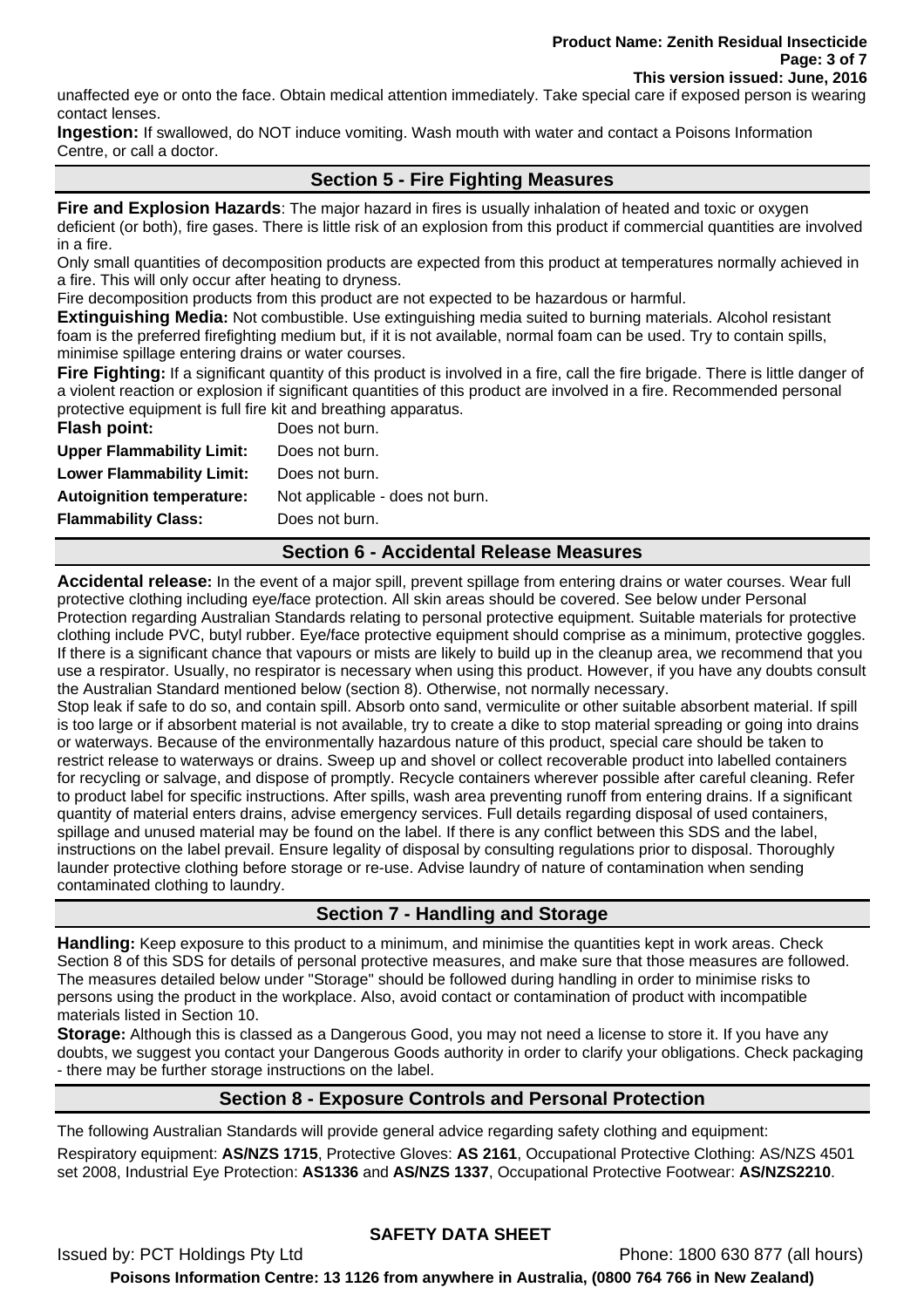## **SWA Exposure Limits TWA (mg/m<sup>3</sup>**

Propylene glycol and the contract of the 10 not set of the contract of the contract of the contract of the contract of the contract of the contract of the contract of the contract of the contract of the contract of the con

The ADI for Alpha-cypermethrin is set at 0.05mg/kg/day. The corresponding NOEL is set at 4.7mg/kg/day. ADI means Acceptable Daily Intake; NOEL means No-observable-effect-level. Data from Australian ADI List, June 2014.

No special equipment is usually needed when occasionally handling small quantities. The following instructions are for bulk handling or where regular exposure in an occupational setting occurs without proper containment systems. **Ventilation:** This product should only be used in a well ventilated area. If natural ventilation is inadequate, use of a fan is suggested.

**Eye Protection:** Protective glasses or goggles should be worn when this product is being used. Failure to protect your eyes may cause them harm. Emergency eye wash facilities are also recommended in an area close to where this product is being used.

**Skin Protection:** Prevent skin contact by wearing impervious gloves, clothes and, preferably, apron. Make sure that all skin areas are covered. See below for suitable material types.

**Protective Material Types:** We suggest that protective clothing be made from the following materials: PVC, butyl rubber.

**Respirator:** Usually, no respirator is necessary when using this product. However, if you have any doubts consult the Australian Standard mentioned above. Otherwise, not normally necessary.

Eyebaths or eyewash stations and safety deluge showers should, if practical, be provided near to where this product is being handled commercially.

## **Section 9 - Physical and Chemical Properties:**

| <b>Physical Description &amp; colour:</b> | White liquid suspension concentrate.      |
|-------------------------------------------|-------------------------------------------|
| Odour:                                    | Practically no odour.                     |
| <b>Boiling Point:</b>                     | Approximately 100°C at 100kPa.            |
| <b>Freezing/Melting Point:</b>            | Below 0°C.                                |
| <b>Volatiles:</b>                         | Water component.                          |
| <b>Vapour Pressure:</b>                   | 2.37 kPa at 20°C (water vapour pressure). |
| <b>Vapour Density:</b>                    | As for water.                             |
| <b>Specific Gravity:</b>                  | 1.02 at $20^{\circ}$ C                    |
| <b>Water Solubility:</b>                  | Completely soluble in water.              |
| pH:                                       | 5.0-7.0 (as supplied)                     |
| <b>Volatility:</b>                        | No data.                                  |
| <b>Odour Threshold:</b>                   | No data.                                  |
| <b>Evaporation Rate:</b>                  | As for water.                             |
| <b>Coeff Oil/water Distribution:</b>      | No data                                   |
| <b>Autoignition temp:</b>                 | Not applicable - does not burn.           |

# **Section 10 - Stability and Reactivity**

**Reactivity:** This product is unlikely to react or decompose under normal storage conditions. However, if you have any doubts, contact the supplier for advice on shelf life properties.

**Conditions to Avoid:** Protect this product from light. Store in the closed original container in a dry, cool, wellventilated area out of direct sunlight.

**Incompatibilities:** No particular Incompatibilities.

**Fire Decomposition:** Only small quantities of decomposition products are expected from this product at temperatures normally achieved in a fire. This will only occur after heating to dryness. Combustion forms carbon dioxide, and if incomplete, carbon monoxide and possibly smoke. Water is also formed. Carbon monoxide poisoning produces headache, weakness, nausea, dizziness, confusion, dimness of vision, disturbance of judgment, and unconsciousness followed by coma and death.

**Polymerisation:** This product will not undergo polymerisation reactions.

# **Section 11 - Toxicological Information**

**Toxicity:** Acute Toxicity: Synthetic pyrethroid compounds vary in their toxicity as do the natural Pyrethrins. Inhaling high levels of pyrethrum may bring about asthmatic breathing, sneezing, nasal stuffiness, headache, nausea, incoordination, tremors, convulsions, facial flushing and swelling, and burning and itching sensations. The most severe poisonings have been reported in infants, who are not able to efficiently break down pyrethrum. The lowest lethal oral dose of pyrethrum is 750 mg/kg for children and 1,000 mg/kg for adults. Oral LD<sub>50</sub> values of Pyrethrins in rats range from 200 mg/kg to greater than 2,600 mg/kg. Some of this variability is due to the variety of constituents in the formulation. Mice have a pyrethrum oral  $LD_{50}$  of 370 mg/kg. Animals exposed to toxic amounts may experience

# **SAFETY DATA SHEET**

Issued by: PCT Holdings Pty Ltd Phone: 1800 630 877 (all hours)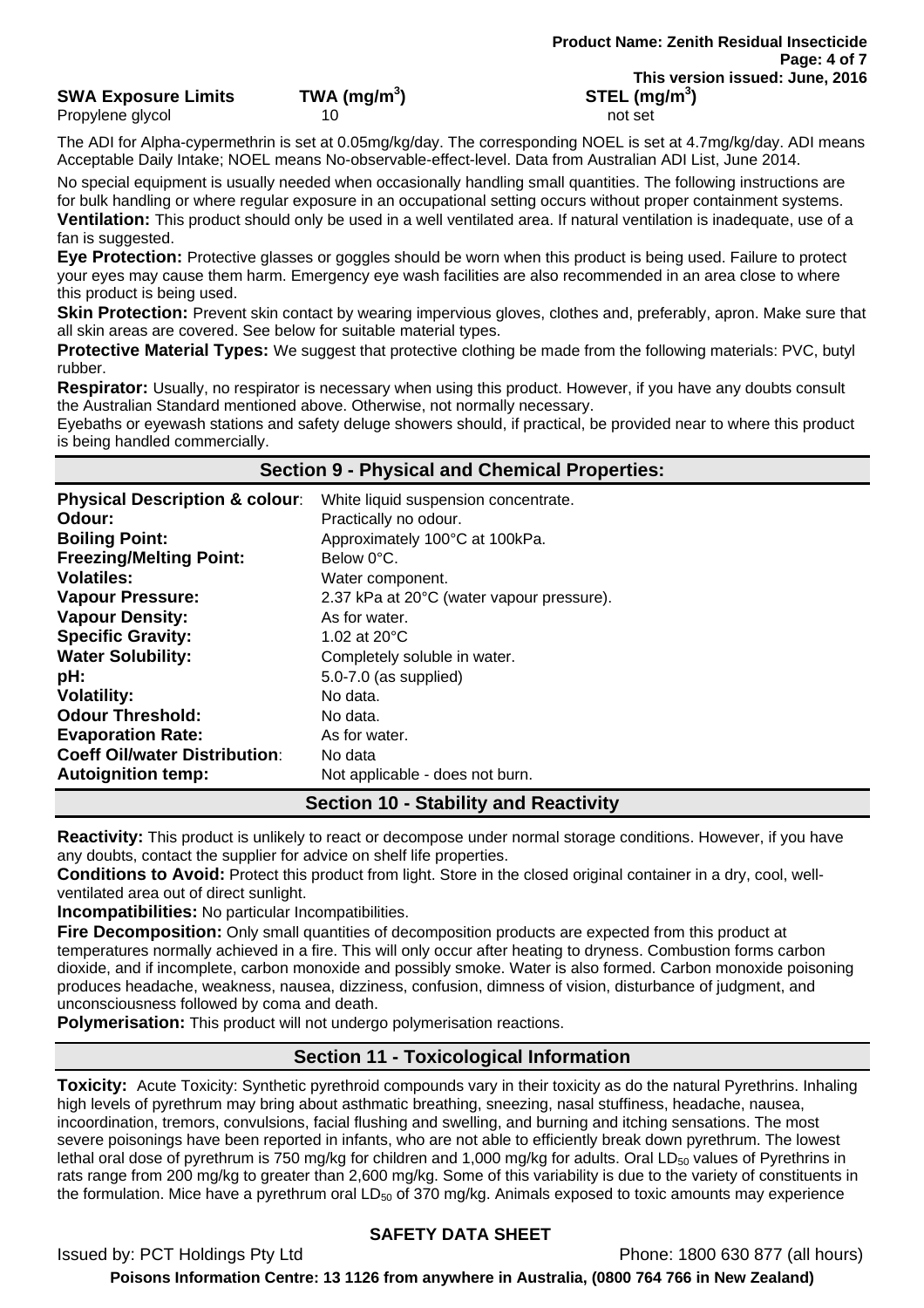# **Product Name: Zenith Residual Insecticide Page: 5 of 7**

#### **This version issued: June, 2016**

tongue and lip numbness, nausea, and diarrhoea. Symptoms may also include incoordination, tremors, convulsions, paralysis, respiratory failure, and death. Pyrethroids can cause two quite different responses at near lethal doses in rats; aggressive sparring and a sensitivity to external stimuli progressing to tremors is the one response and pawing and burrowing behaviour, and salivation leading to chronic seizures is the other. Human response to these two different types of Pyrethroids has not yet been evaluated. Recovery from serious poisoning in mammals is fairly rapid. Rats and rabbits are not affected by large dermal applications. On broken skin, pyrethrum produces irritation and sensitization, which is further aggravated by sun exposure.

Chronic Toxicity: Absorption of pyrethrum through the stomach and intestines and through the skin is slow. However, humans can absorb pyrethrum more quickly through the lungs during respiration. Response appears to depend on the pyrethrum compound used. Overall, Pyrethrins and Pyrethroids are of low chronic toxicity to humans and the most common problems in humans have resulted from the allergenic properties of pyrethrum. Patch tests for allergic reaction are an important tool in determining an individuals sensitivity to these compounds. Many of the natural and synthetic compounds can produce skin irritation, itching, pricking sensations and local burning sensations. These symptoms may last for about two days.

Reproductive Effects: Rabbits that received Pyrethrins orally at high doses during the sensitive period of pregnancy had normal litters. A group of rats fed very high levels of Pyrethrins daily for three weeks before first mating had litters with weanling weights much lower than normal. Overall, Pyrethrins appear to have low reproductive toxicity. Teratogenic Effects: The one rabbit reproduction study performed showed no effect of Pyrethrins on development of the offspring. More information is needed.

Mutagenic Effects: No information was found.

Carcinogenic Effects: No carcinogenic status has been established for Pyrethrins or Pyrethroids.

Organ Toxicity: In mammals, tissue storage has not been recorded. At high doses, pyrethrum can be damaging to the central nervous system and the immune system. When the immune system is attacked by pyrethrum, allergies can be worsened. Animals fed large doses of Pyrethrins may experience liver damage. Rats fed Pyrethrin at high levels for two years showed no significant effect on survival, but slight, definite damage to the livers was observed. Inhalation of high doses of pyrethrum for 30 minutes each day for 31 days caused slight lung irritation in rats and dogs. Fate in Humans and Animals: Pyrethrins, Pyrethroids, and their metabolites are not known to be stored in the body nor excreted in the milk. The urine and faeces of people given oral doses of pyrethrum contain chrysanthemumic acid and other metabolites. These metabolites are less toxic to mammals than are the parent compounds. Pyrethrins I and II are excreted unchanged in the faeces. Other pyrethrum components undergo rapid destruction and detoxification in the liver and gastrointestinal tract.

There is no data to hand indicating any particular target organs.

**Oral:** LD<sub>50</sub> (rat) 3,184 mg/kg approx.

**Inhalation:** LC<sub>50</sub> (rat) > 6.4mg/L exposure time 4h **Dermal:** LD50 (rat) >2000 mg/kg

## **Classification of Hazardous Ingredients**

#### Ingredient **Risk Phrases**

Alpha-cypermethrin >=3%Conc<10%: Xn; R22

- Acute toxicity category 3
- Specific target organ toxicity (repeated exposure) category 2
- Specific target organ toxicity (single exposure) category 3
- Hazardous to the aquatic environment (acute) category 1
- Hazardous to the aquatic environment (chronic) category 1

## **Potential Health Effects**

## **Inhalation:**

**Short Term Exposure:** Available data shows that this product is harmful, but symptoms are not available. In addition product may be mildly irritating, although unlikely to cause anything more than mild transient discomfort. **Long Term Exposure:** No data for health effects associated with long term inhalation.

# **Skin Contact:**

**Short Term Exposure:** This product is a skin irritant. Symptoms may include itchiness and reddening of contacted skin. Other symptoms may also become evident, but if treated promptly, all should disappear once exposure has ceased.

**Long Term Exposure:** No data for health effects associated with long term skin exposure.

# **Eye Contact:**

**Short Term Exposure:** This product is an eye irritant. Symptoms may include stinging and reddening of eyes and watering which may become copious. Other symptoms may also become evident. If exposure is brief, symptoms should disappear once exposure has ceased. However, lengthy exposure or delayed treatment may cause permanent damage.

# **SAFETY DATA SHEET**

Issued by: PCT Holdings Pty Ltd Phone: 1800 630 877 (all hours)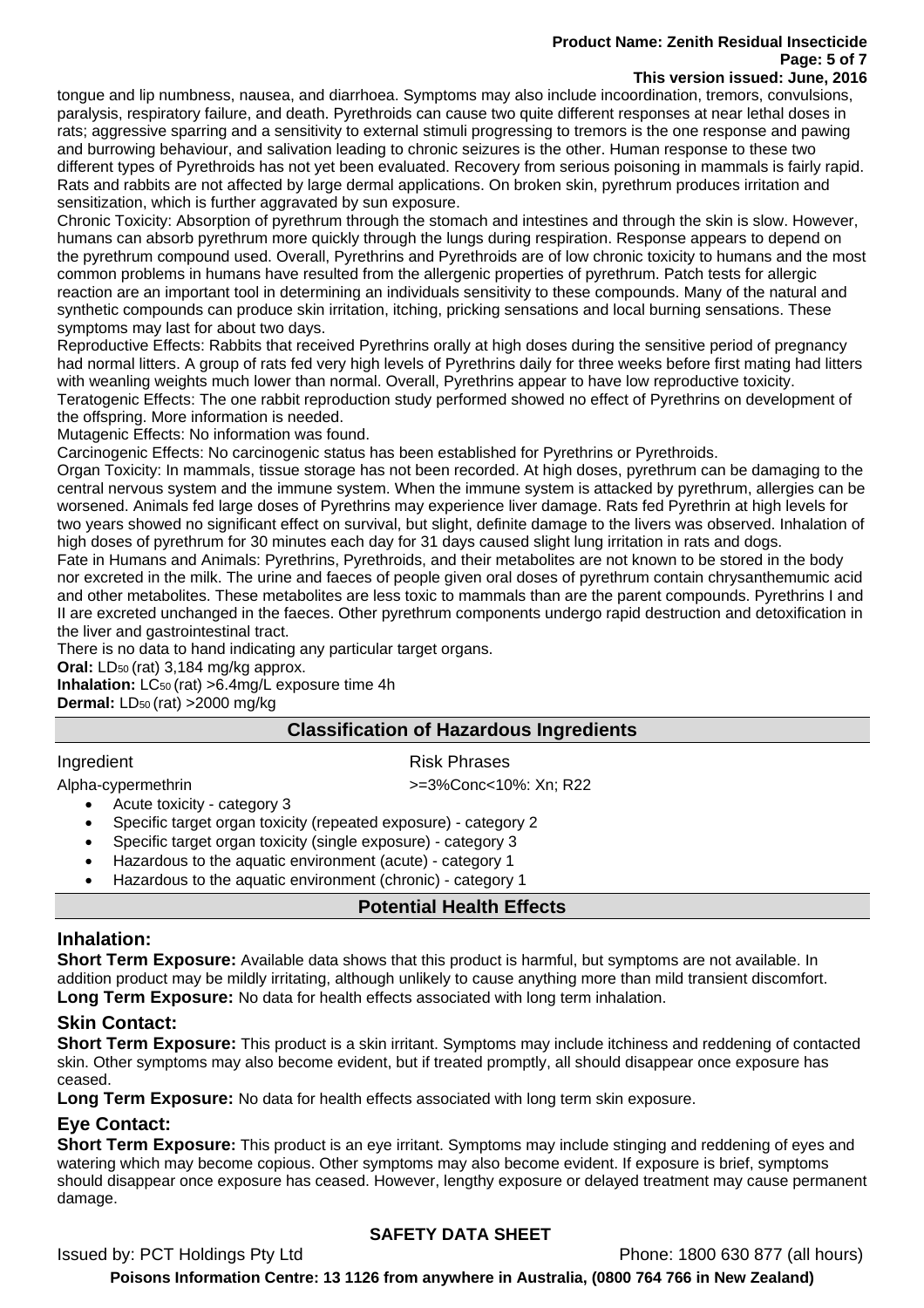**Long Term Exposure:** No data for health effects associated with long term eye exposure.

# **Ingestion:**

**Short Term Exposure:** Significant oral exposure is considered to be unlikely. Available data shows that this product is harmful, but symptoms are not available. However, this product is an oral irritant. Symptoms may include burning sensation and reddening of skin in mouth and throat. Other symptoms may also become evident, but all should disappear once exposure has ceased.

**Long Term Exposure:** No data for health effects associated with long term ingestion.

## **Carcinogen Status:**

**SWA:** No significant ingredient is classified as carcinogenic by SWA.

**NTP:** No significant ingredient is classified as carcinogenic by NTP.

**IARC:** No significant ingredient is classified as carcinogenic by IARC.

# **Section 12 - Ecological Information**

Very toxic to aquatic organisms, may cause long-term adverse effects to the aquatic environment. This product is biodegradable. It will not accumulate in the soil or water or cause long term problems.

Pyrethrin is extremely toxic to aquatic life, such as bluegill and lake trout while it is slightly toxic to bird species, such as mallards. Toxicity increases with higher water temperatures and acidity. Natural Pyrethrins are highly fat soluble, but are easily degraded and thus do not accumulate in the body. These compounds are toxic to bees also. Because Pyrethrin-I, Pyrethrin-II, and allethrin have multiple sites in their structures that can be readily attacked in biological systems, it is unlikely that they will concentrate in the food chain.

#### **ENVIRONMENTAL FATE**

Two pyrethroid synthetic insecticides, permethrin and cypermethrin, break down in plants to produce a variety of products. Pyrethrins have little residual effect. In stored grain, 50% or more of the applied Pyrethrins disappear during the first three or four months of storage. At least 80% of what remains is removed by handling, processing, and cooking. Pyrethrins alone provide limited crop protection because they are not stable. As a result, they are often combined with small amounts of antioxidants to prolong their effectiveness. Pyrethrum compounds are broken down in water to nontoxic products. Pyrethrins are inactivated and decomposed by exposure to light and air. Pyrethrins are also rapidly decomposed by mild acids and alkalis. Stored Pyrethrin powders lose about 20% of their potency in one year. As the Pyrethrins are purified, their stability decreases; thus, pure Pyrethrin-I and Pyrethrin-II are the least stable of the Pyrethrins. Purified Pyrethrins are very expensive and are only available for laboratory uses.

#### **Acute Toxicity**

LC50 for rainbow trout is 0.0028μg/L (96h) EC<sub>50</sub> for daphnia magna  $-0.1 - 0.3 \mu$ g/L (48h) LD50 for Japanese Quail is >10k mg/Kg

# **Section 13 - Disposal Considerations**

**Disposal:** Dispose of empty, used containers by triple rinsing, or preferably pressure rinsing. Add the rinsate to the spray tank or dispose of the rinsate in a disposal pit away from desirable plants and their roots and from watercourses. DO NOT dispose of undiluted chemicals on site. If recycling, replace cap and return cleaned containers to a recycler or designated collection point. If not recycling, break, crush or puncture empty containers and bury in a local authority landfill. If no landfill available, bury the containers at least 500mm deep in a disposal pit specifically marked and set up for this purpose, clear of waterways, desirable vegetation and tree roots. Empty containers and product should not be burnt.

**Section 14 - Transport Information** 

**Not subject to the ADG Code when transported by Road or Rail in Australia, in packages 500kg(L) or less; or IBCs, but classed as Dangerous by IATA and IMDG/IMSBC when carried by Air or Sea transport (see details below).** 

**UN Number:** 3082, ENVIRONMENTALLY HAZARDOUS SUBSTANCE, LIQUID, N.O.S. (Alpha-cypermethrin). **Hazchem Code:** •3Z

**Special Provisions:** 179, 274, 331, 335, AU01

**Limited quantities:** ADG 7 specifies a Limited Quantity value of 5 L for this class of product.

**Dangerous Goods Class:** Class 9: Miscellaneous Dangerous Goods.

## **Packing Group:** III

**Packing Instruction:** P001, IBC03, LP01

Class 9 Miscellaneous Dangerous Goods shall not be loaded in the same vehicle or packed in the same freight container with Dangerous Goods of Class 1 (Explosives).

# **SAFETY DATA SHEET**

Issued by: PCT Holdings Pty Ltd Phone: 1800 630 877 (all hours)